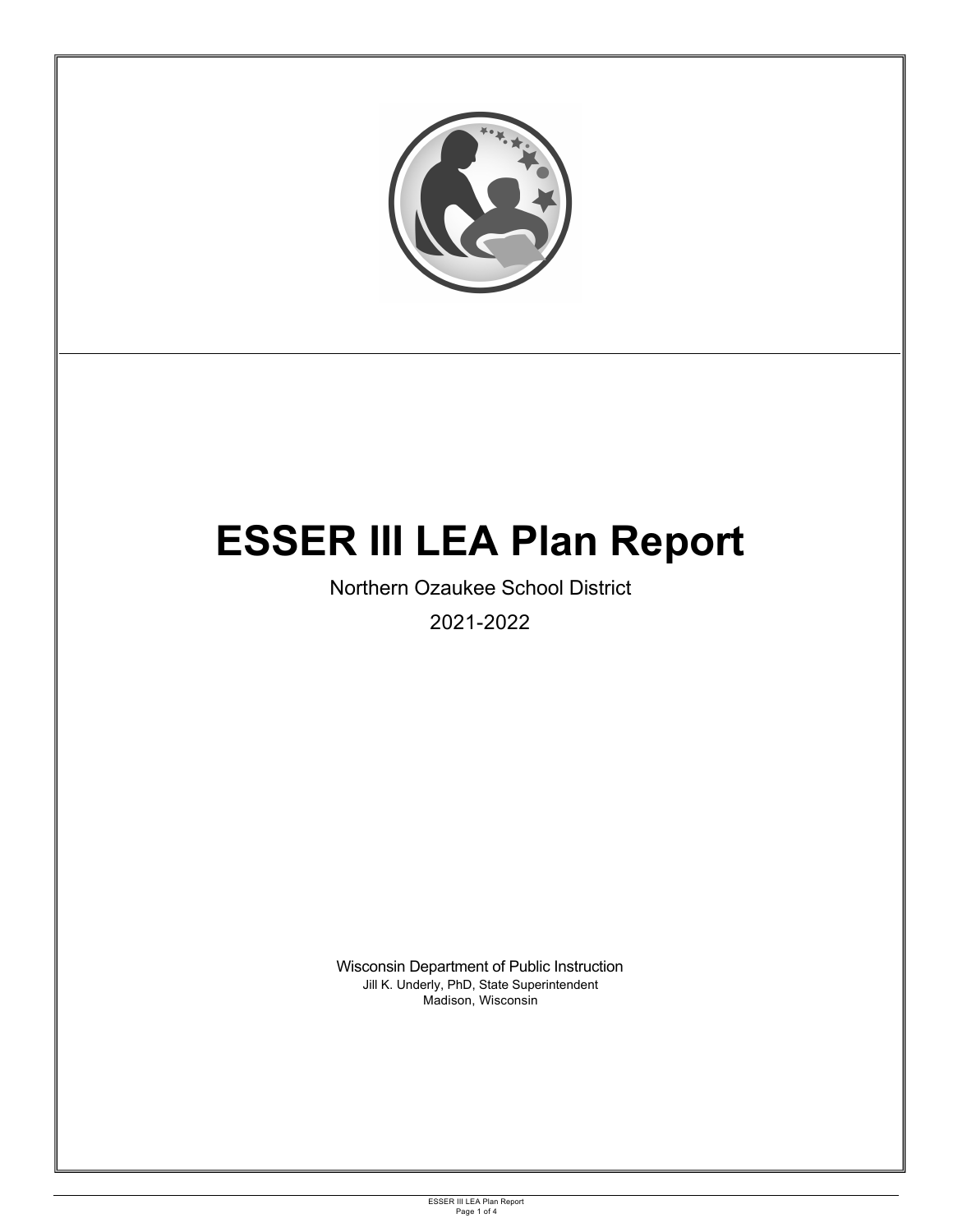### **General Information**

**LEA Name:** Northern Ozaukee School District

**Address:** 401 Highland Dr Fredonia WI 53021

**Superintendent/District Administrator:** David Karrels

**Grades Served:** K4 - 12

**Number of Schools:** 5

**LEA Website:** www.nosd.edu

### **Student Demographics**

Data Source: 2020-21 WISEdash

**Total Student Enrollment:** 1,184

## **Funding**

**ESSER III Allocation: \$281,526.00** 

**Amount Budgeted for Evidence-based Improvement Strategies:** \$136,547.00

**Amount Budgeted for all other ESSER Activities:** \$97,090.07

**Total Amount Budgeted in Approved Application:** \$233,637.07

**Remaining Amount to Budget:** \$47,888.93

# **Plan for ESSER III**

**a) How will the funds be used to implement prevention and mitigation strategies that are, to the greatest extent practicable, consistent with the most recent CDC guidelines on reopening schools, in order to continuously and safely open and operate schools for in person learning?**

| <b>Obiect</b> |                                                   | Purchase Item or Position/Area   Purchase Item Detail or Position Activity | Function              | Amount Budgeted |
|---------------|---------------------------------------------------|----------------------------------------------------------------------------|-----------------------|-----------------|
|               | 200 - Employee Benefits Staff / COVID-19 Response | <b>Extended Contract</b>                                                   | $ 253000 -$ Operation | \$16.464.00     |

**b) How will the LEA use their required 20% to address the academic impact of lost instructional time through the implementation of evidence-based interventions, such as summer learning or summer enrichment, extended day, comprehensive after school programs, or extended school year programs?**

| <b>Object</b><br>Number-<br><b>Object Label</b> | <b>Purchase Item or Position/Area</b>                                         | <b>Purchase Item Detail</b><br>or Position Activity | <b>Function</b><br>Number-Function<br>Label | <b>EBIS</b>                                                        | ∣Student∣ | Amount<br>Group   Budgeted |
|-------------------------------------------------|-------------------------------------------------------------------------------|-----------------------------------------------------|---------------------------------------------|--------------------------------------------------------------------|-----------|----------------------------|
| 200 - Employee<br>Benefits                      | Teacher / Reading and Reading<br>Interventions (including RtI for<br>reading) | Standard (Default)                                  | 122000 -<br>English Language                | MLSS in Reading/Math/PBIS<br>Supported by Wisconsin RtI<br>lCenter |           | \$58,458.00                |
| $ 200 -$ Employee<br>Benefits                   | Teacher / Rtl Math Intervention                                               | Standard (Default)                                  | $124000 -$<br>Mathematics                   | MLSS in Reading/Math/PBIS<br>Supported by Wisconsin RtI<br>lCenter |           | \$70,348.00                |
| 362 - Software<br>las a Service                 | Software as a Service                                                         | Addressing Educational<br>Delivery                  | 120000 - Regular<br>Curriculum              | MLSS in Reading/Math/PBIS<br>Supported by Wisconsin RtI<br>Center  |           | \$6.676.00                 |
| 362 - Software<br>las a Service                 | Software as a Service                                                         | Addressing Educational<br>Delivery                  | 120000 - Regular<br>Curriculum              | Administering and Using High-<br><b>Quality Assessments</b>        |           | \$1,065.00                 |

#### **c) How will the LEA spend its remaining ARP ESSER funds consistent with allowed activities defined in the ARP Act?**

| <b>Subbudget</b> | <b>Program Type</b>                 | <b>Object Number-</b><br><b>Obiect Label</b> | Purchase Item or Position/Area     | <b>Purchase Item Detail or</b><br><b>Position Activity</b> | <b>Function Number-</b><br><b>Function Label</b> | Amount<br><b>Budgeted</b> |
|------------------|-------------------------------------|----------------------------------------------|------------------------------------|------------------------------------------------------------|--------------------------------------------------|---------------------------|
| <b>General</b>   | Addressing Long-term 200 - Employee |                                              | Short Term Substitute Teacher / No | Addressing Educational                                     | $110000 -$                                       |                           |
| Education        | School Closure                      | Benefits                                     | Description Bevond Position        | <sup>1</sup> Delivery                                      | Undifferentiated                                 | \$20,160.00               |
|                  |                                     |                                              |                                    | Curriculum                                                 |                                                  |                           |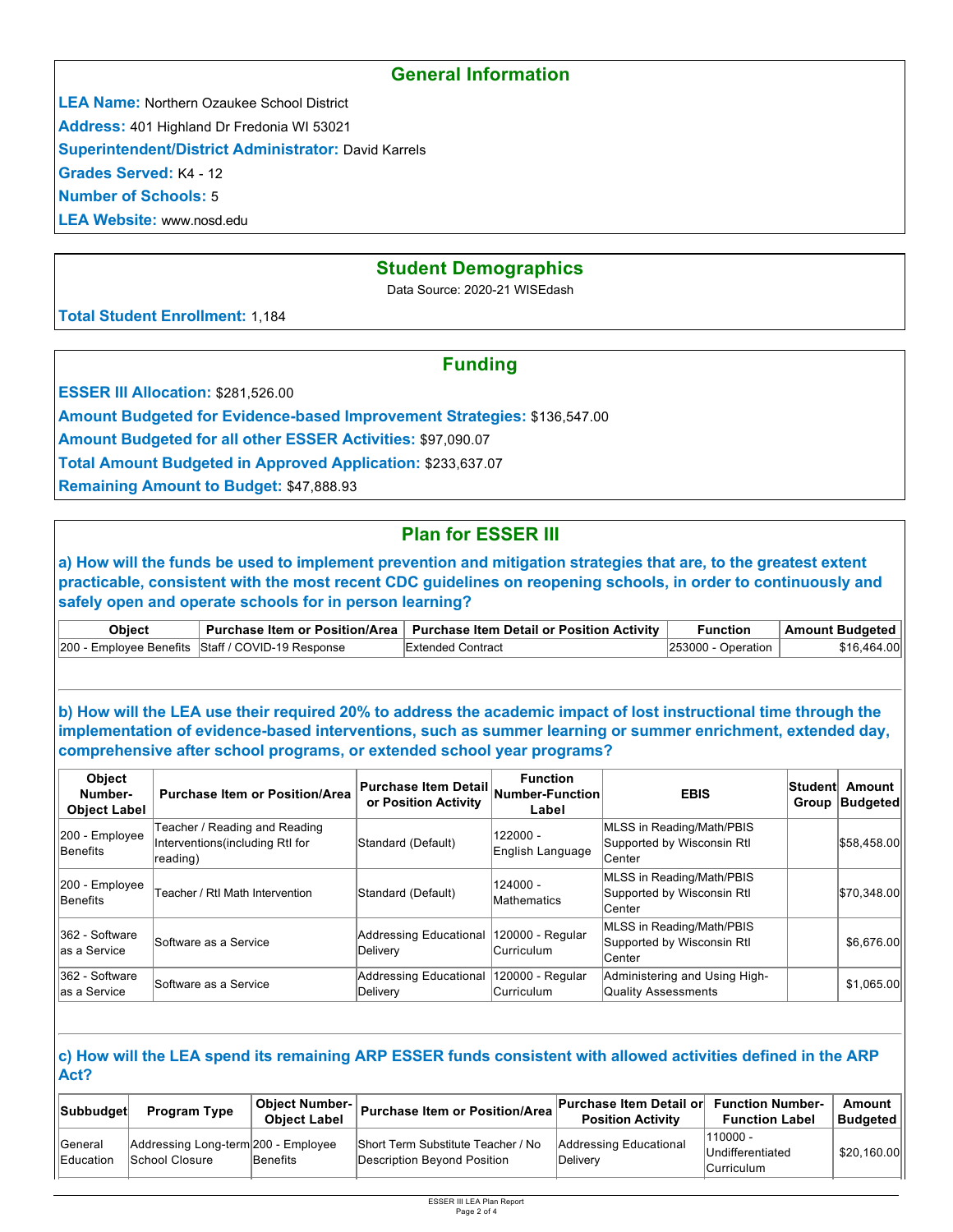| Subbudget            | <b>Program Type</b>                                   | <b>Object Number-</b><br><b>Object Label</b> | <b>Purchase Item or Position/Area</b> | <b>Purchase Item Detail or</b><br><b>Position Activity</b> | <b>Function Number-</b><br><b>Function Label</b> | Amount<br><b>Budgeted</b> |
|----------------------|-------------------------------------------------------|----------------------------------------------|---------------------------------------|------------------------------------------------------------|--------------------------------------------------|---------------------------|
| General<br>Education | Addressing Long-term 200 - Employee<br>School Closure | Benefits                                     | Paraprofessional / Instructional      | Standard (Default)                                         | 110000 -<br>Undifferentiated<br>Curriculum       | \$8,425.00                |
| General<br>Education | Addressing Long-term 200 - Employee<br>School Closure | Benefits                                     | Paraprofessional / Instructional      | Standard (Default)                                         | 110000 -<br>Undifferentiated<br>Curriculum       | \$14,100.00               |
| General<br>Education | Educational<br>Technoloav                             | 362 - Software as<br>la Service              | Software as a Service                 | <b>Addressing Educational</b><br>Delivery                  | 221500 - Instruction<br>Related Technology       | \$5,750.00                |
| General<br>Education | None                                                  | 0 - None                                     |                                       |                                                            | 000000 - None                                    | \$32,191.07               |

**d) How will the LEA ensure that the interventions it implements, including but not limited to the interventions under the 20% reservation of the ARP Act to address the academic impact of lost instructional time, will respond to the academic, social, emotional, and mental health needs of all students, and particularly those students disproportionately impacted by the COVID-19 pandemic, including students from low-income families, students of color, English Learners, children with disabilities, students experiencing homelessness, children in foster care, and migratory students?**

### **Educator Practices**

Through Plan Do Study Act (PDSA) cycles, the LEA intermittently reviews educator practices monitoring evidence/data sources used to document implementation (e.g., evidence from walkthroughs and observations, coaching cycles, data collected as part of the EE process, evidence of application of professional learning).

LEA uses educator practice data to identify unintended consequences to equity (if any).

LEA either revises plan(s) and next steps or prepares for scale-up, in response to the PDSA cycles.

### **Student Outcomes**

Regularly, the LEA reviews evidence of student outcomes (e.g., benchmark reading assessment, formative assessments, common summative assessments based on standards, attendance, behavior, course-enrollment and on-track for graduation). Outcome data is used to identify unintended consequences to equity (if any).

The LEA either revises plan(s) and next steps or prepares for scale-up.

LEA uses protocol (i.e., resources from Wisconsin's Strategic Assessment) to review student outcome monitoring evidence/data sources.

# **Stakeholder Engagement for Plan Development**

LEAs must provide opportunities for stakeholders to meaningfully and substantively contribute to their ESSER III Plan. Consultation must occur prior to submitting a plan in WISEgrants. All LEAs must consult with the following groups:

- Students
- Families
- School and district administrators (including pupil services/special education administrators)
- Teachers, principals, school leaders, other educators, school staff, and their unions

To the extent present in or served by the LEA, LEAs must also consult with the following groups:

- American Indian Nations
	- [Wisconsin Tribal Head Officials](http://witribes.wi.gov/docview.asp?docid=19085&locid=57)
	- o [Wisconsin Tribal Education Directors](https://wiea.net/about-wiea/wisconsin-tribal-education-directors/)
- Civil rights organizations (including disability rights organizations)
- Stakeholders representing the interests of
	- Children with disabilities,
	- English learners,
	- Children experiencing homelessness,
	- Children in foster care,
	- Migratory students,
	- Children who are incarcerated, and other underserved students